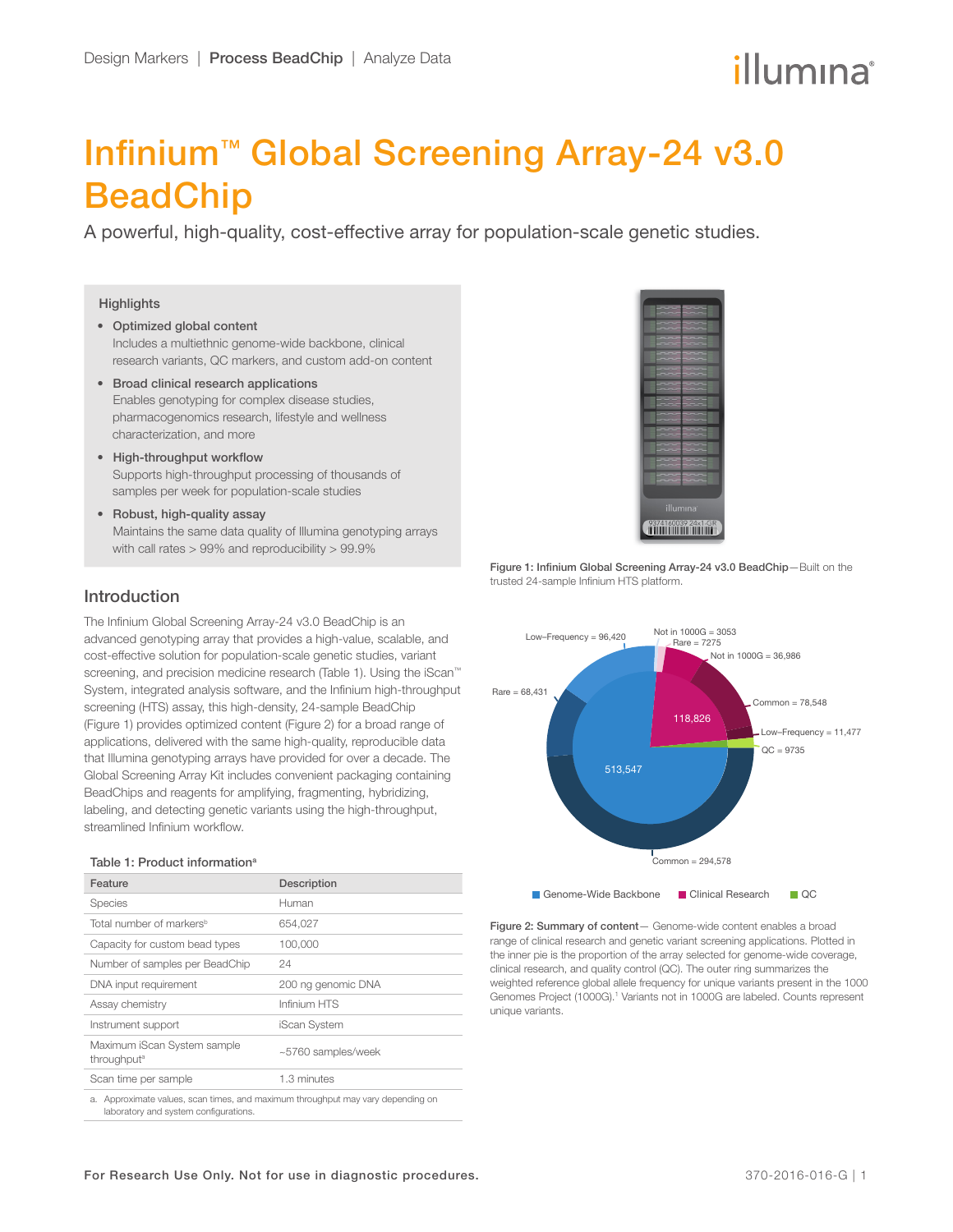#### Table 2: High-value content

| Content                                               | No. of<br>markers <sup>a</sup> | Research application/note                                             | Content                                       | No. of<br>markers | Research application/note                                                                                            |  |
|-------------------------------------------------------|--------------------------------|-----------------------------------------------------------------------|-----------------------------------------------|-------------------|----------------------------------------------------------------------------------------------------------------------|--|
| ACMG <sup>2</sup> 59 2016 gene<br>coverage            | 21.730                         |                                                                       | GO <sup>9</sup> CVS genes                     | 105,219           | Cardiovascular conditions                                                                                            |  |
| ACMG 59 all annotations                               | 15,208                         |                                                                       | Database of<br>Genomic Variants <sup>10</sup> | 507,399           | Genomic structural variation                                                                                         |  |
| ACMG 59 pathogenic                                    | 7023                           |                                                                       | eOTLs <sup>11</sup>                           | 2704              | Genomic loci regulating mRNA expression levels                                                                       |  |
| ACMG 59 likely<br>pathogenic                          | 3039                           | Variants with known clinical<br>significance identified from clinical | Fingerprint SNPs <sup>12</sup>                | 566               | Human identification                                                                                                 |  |
| ACMG 59 benign                                        | 567                            | WGS and WES samples                                                   | qnomAD <sup>13</sup> exome                    | 64,575            | WES and WGS results from unrelated individuals<br>from various studies                                               |  |
| ACMG 59 likely benign                                 | 932                            |                                                                       | HLA genes <sup>14</sup>                       | 455               | Disease defense, transplant rejection, and<br>autoimmune disorders                                                   |  |
| ACMG 59 VUS                                           | 2205                           |                                                                       | Extended MHC <sup>14c</sup>                   | 8367              | Disease defense, transplant rejection, and<br>autoimmune disorders                                                   |  |
| ADME <sup>3</sup> core and<br>extended + CPIC genes   | 14,608                         | Drug absorption, distribution,<br>metabolism, and excretion           | KIR genes <sup>4</sup>                        | 27                | Autoimmune disorders and disease defense                                                                             |  |
| ADME core and<br>extended + CPIC genes<br>$+/- 10$ kb | 17.551                         | Includes regulatory regions                                           | Neanderthal<br>SNPs <sup>15</sup>             | 1528              | Neanderthal ancestry and human population<br>migration                                                               |  |
| AlMs <sup>b</sup>                                     | 2923                           | Ancestry-informative markers                                          | Newborn/carrier<br>screening gene<br>coverage | 25,827            | Genes associated childhood diseases included<br>in the TruSight™ Inherited Disease Sequencing<br>Panel <sup>19</sup> |  |
| APOE <sup>4</sup>                                     | 18                             | Cardiovascular disease, Alzheimer's<br>disease, and cognition         | NHGRI-EBI GWAS<br>catalog <sup>16</sup>       | 16,160            | Markers from published GWAS                                                                                          |  |
| Blood phenotype genes <sup>5</sup>                    | 1931                           | Blood phenotypes                                                      | PharmGKB <sup>17,18</sup> all                 | 4125              |                                                                                                                      |  |
| ClinVar <sup>6</sup> variants                         | 45,998                         |                                                                       | PharmGKB level 1A                             | 30                |                                                                                                                      |  |
| ClinVar pathogenic                                    | 15,213                         |                                                                       | PharmGKB level 1B                             | $\mathbf{2}$      |                                                                                                                      |  |
| ClinVar likely pathogenic                             | 6584                           | Relationships among variation,                                        | PharmGKB level 2A                             | 17                | Human genetic variation associated with drug<br>responses                                                            |  |
| ClinVar benign                                        | 7820                           | phenotypes, and human health                                          | PharmGKB level 2B                             | 60                |                                                                                                                      |  |
| ClinVar likely benign                                 | 4668                           |                                                                       | PharmGKB level 3                              | 1300              |                                                                                                                      |  |
| ClinVar VUS                                           | 5548                           |                                                                       | PharmGKB level 4                              | 154               |                                                                                                                      |  |
| COSMIC <sup>7</sup> genes                             | 301,888                        | Somatic mutations in cancer                                           | RefSeq <sup>20</sup> 3' UTRs                  | 14,313            | 3' untranslated regions <sup>d</sup>                                                                                 |  |
| CPIC <sup>8</sup> all                                 | 231                            |                                                                       | RefSeq 5' UTRs                                | 6519              | 5' untranslated regions <sup>d</sup>                                                                                 |  |
| CPIC-A                                                | 114                            |                                                                       | RefSeq All UTRs                               | 20,214            | Untranslated regions <sup>d</sup>                                                                                    |  |
| CPIC-A/B                                              | 1                              |                                                                       | RefSeq                                        | 336,086           | All known genes                                                                                                      |  |
| CPIC-B                                                | 17                             | Variants with potential guidelines to                                 | RefSeq $+/- 10$ kb                            | 392,003           | Regulatory regions <sup>d</sup>                                                                                      |  |
| CPIC-C                                                | 14                             | optimize drug therapy                                                 | RefSeq Promoters                              | 14,976            | 2 kb upstream to include promoter regions <sup>d</sup>                                                               |  |
| CPIC-C/D                                              | 15                             |                                                                       | RefSeq Splice<br>Regions                      | 3536              | Variants at splice sites <sup>d</sup>                                                                                |  |
| CPIC-D                                                | 70                             |                                                                       |                                               |                   |                                                                                                                      |  |

a. The number of markers for each category may be subject to change

b. Based on internal calculations

c. Extended MHC is a 8 Mb region

d. Of all known genes

Abbreviations: ACMG: American College of Medical Genetics; ADME: absorption, distribution, metabolism, and excretion; AIM: ancestry-informative marker; APOE: apolipoprotein E; COSMIC:<br>catalog of somatic mutations in cancer Genome Aggregation Database; GO CVS: gene ontology annotation of the cardiovascular system; GWAS: genome-wide association study; HLA: human leukocyte antigen; KIR: killer cell immunoglobulin-like receptor; MHC: major histocompatibility complex; NHGRI: national human genome research institute; PharmGKB: Pharmacogenomics Knowledgebase; RefSeq: NCBI<br>Reference Sequence Database; UTR: untranslated re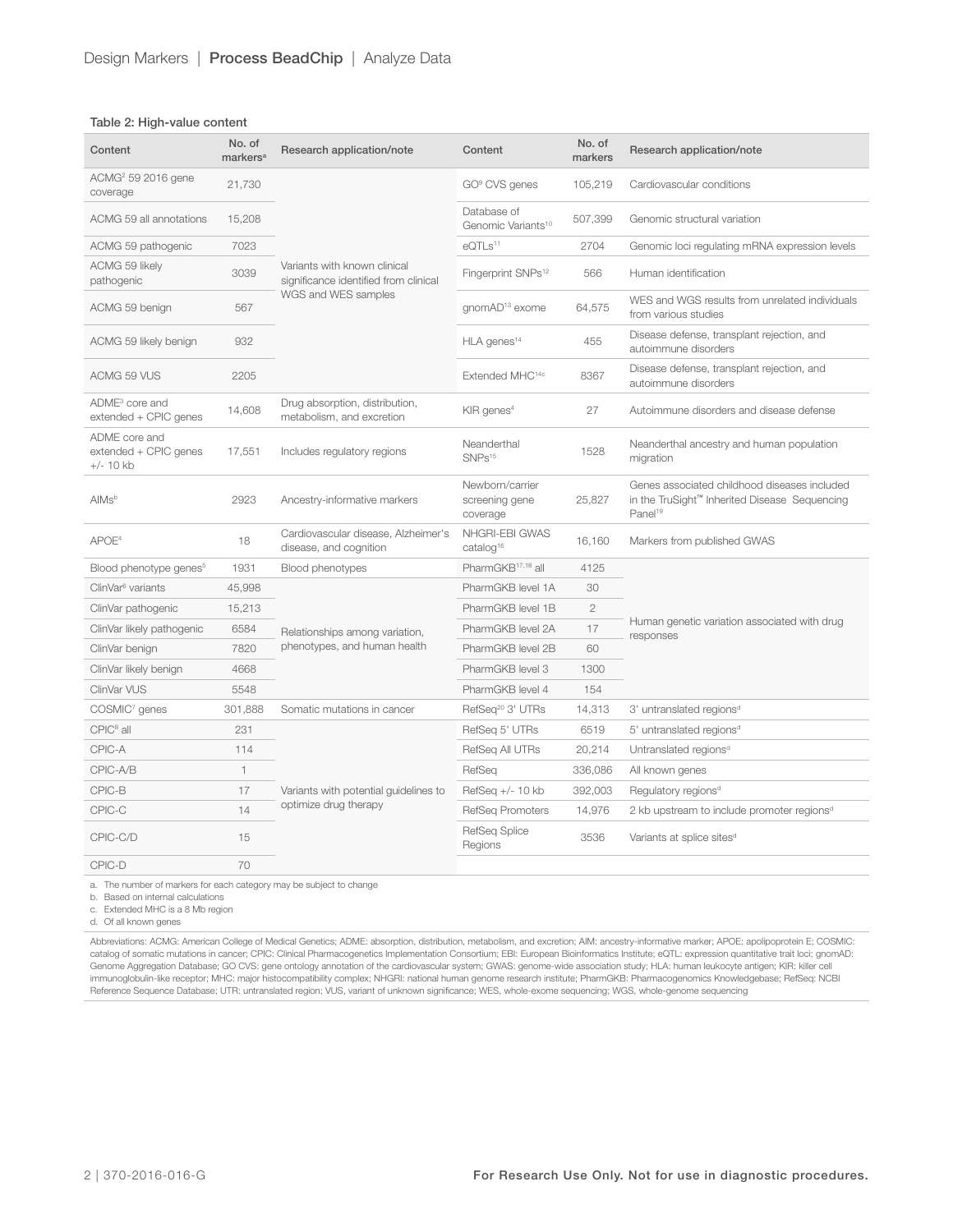#### Table 3: Marker information

| Marker categories                  |        |      | No. of markers |  |
|------------------------------------|--------|------|----------------|--|
| Exonic markers <sup>a</sup>        |        |      | 85,342         |  |
| Intronic markers <sup>a</sup>      |        |      | 262,173        |  |
| Nonsense markers <sup>b</sup>      |        |      | 5904           |  |
| Missense markers <sup>b</sup>      |        |      | 51,188         |  |
| Synonymous markers <sup>b</sup>    |        |      | 9273           |  |
| Mitochondrial markers <sup>b</sup> |        |      | 1138           |  |
| Indels <sup>c</sup>                |        |      | 10,118         |  |
| Sex chromosomes <sup>c</sup>       | X      | Υ    | PAR/homologous |  |
|                                    | 27,176 | 4138 | 879            |  |
|                                    |        |      |                |  |

a. RefSeq - NCBI Reference Sequence Database.[20](#page-5-18) Accessed May 2020.

b. Compared against the UCSC Genome Broswer.[4](#page-5-9) Accessed May 2020.

c. NCBI Genome Reference Consortium, Version GRCh37[.21](#page-5-20) Accessed May 2020. Abbreviations: indel, insertion/deletion; PAR, pseudoautosomal region.

Widespread adoption

The Infinium Global Screening Array-24 v3.0 BeadChip builds on the success of the consortium version of the product that has been widely adopted by a community of human disease researchers, health care networks, consumer genomics companies, andgenomic service providers. Over 15 million samples of the Global Screening Array have been ordered by a global community of users powering discovery through collaboration and data sharing.

## Optimized global and high-value content

The Infinium Global Screening Array-24 v3.0 BeadChip combines highly optimized multiethnic genome-wide content, curated clinical research variants, and QC markers for a broad range of clinical research and variant screening applications (Table 2 and Table 3). These applications include disease association and risk profiling studies, pharmacogenomics research, disease characterization, lifestyle and wellness characterization, and marker discovery in complex disease research.

## Expertly selected content empowering clinical research applications

The clinical research content of the Infinium Global Screening Array-24 v3.0 BeadChip was designed through collaboration with medical genomics experts using multiple annotation databases<sup>6-21</sup> to create an informative, cost-effective panel for clinical research applications (Table 2 and Figure 3).

Variants included on the array consist of markers with known disease association based on ClinVar,<sup>6</sup> the Pharmacogenomics Knowledgebase (PharmGKB),<sup>[17](#page-5-14)</sup> and the National Human Genome Research Institute (NHGRI)-EBI database. In addition to diseaseassociated markers, the Infinium Global Screening Array-24 v3.0 BeadChip contains imputation-based tagSNPs for HLA alleles, extended MHC region, the KIR gene, and exonic content from the gnomAD database.[13](#page-5-6)



Figure 3: Clinical research content—Content was expertly selected from scientifically recognized databases to create a highly informative array for clinical research applications. Variant counts may be subject to change.

## Broad spectrum of pharmacogenomics markers and exonic content

The Infinium Global Screening Array-24 v3.0 BeadChip provides coverage of pharmacogenomics variants associated with absorption, distribution, metabolism, and excretion (ADME) phenotypes based on PharmGK[B17](#page-5-14) and Clinical Pharmacogenetics Implementation Consortium (CPIC) guidelines<sup>[8](#page-5-19)</sup> (Figure 4). It also features diverse exonic content from the ExAC database,<sup>[13](#page-5-6)</sup> including both cross population and population specific markers (Table 4) with either functionality or strong evidence for association.



Figure 5: Broad spectrum of pharmacogenomics markers—Clinical research content features an extensive list of pharmacogenomics markers selected based on CPIC guidelines and the PharmGKB database.<sup>16</sup> PGx public database variants, variants annotated in PharmGKB, PharmVar, CPIC; Genome-wide PGx coverage, includes markers located in an extended ADME genes or CPIC level A genes including targeted imputation tag SNPs and CPIC level A copy number variation (CNV) tags.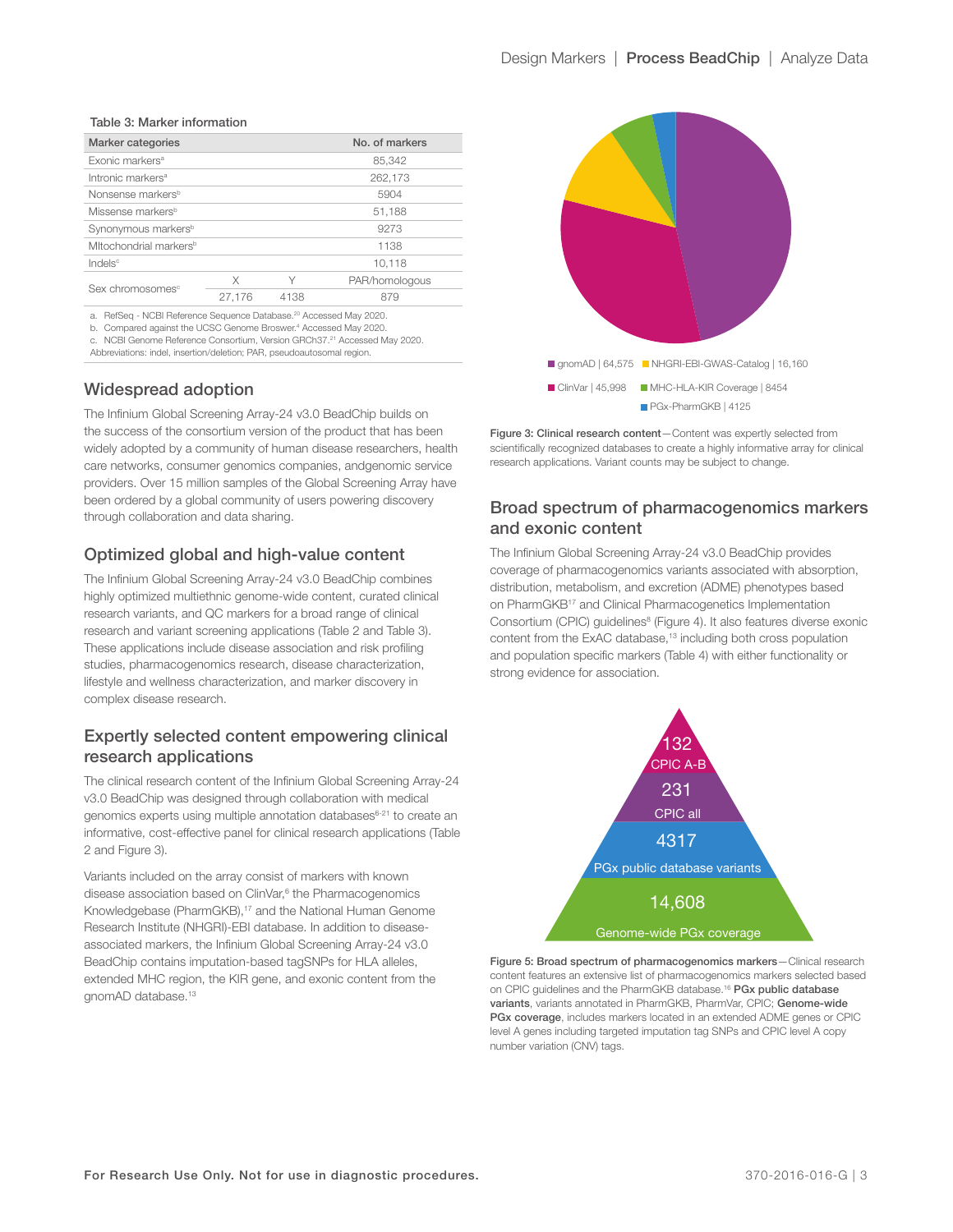| Table 4: Global exonic content |  |  |
|--------------------------------|--|--|
|--------------------------------|--|--|

| Population(s) <sup>a</sup>                            | No. of markers |
|-------------------------------------------------------|----------------|
| <b>EUR</b>                                            | 52,980         |
| EAS                                                   | 31.375         |
| <b>AMR</b>                                            | 45,977         |
| <b>AFR</b>                                            | 43.122         |
| SAS                                                   | 40.298         |
| www.internationalgenome.org/category/population<br>a. |                |

### Extensive range of disease categories covered

Clinical research content on the Infinium Global Screening Array-24 v3.0 BeadChip enables validation of disease associations, risk profiling, preemptive screening research, and pharmacogenomics studies. Variant selection includes a range of pathology classifications based on ClinVar and American College of Medical Genetics (ACMG) annotations (Figure 5A).<sup>2</sup> The BeadChip contains extensive coverage of phenotypes and disease classifications based on ClinVar (Figure 5B) and the NHGRI-EBI GWAS catalog (Figure 6).



Figure 4: NHGRI disease categories-Global Diversity Array clinical research content features markers across a broad range of disease coategories based on the NHGRI database.

## QC markers for sample identification, tracking, and stratification

The Infinium Global Screening Array-24 v3.0 BeadChip includes quality control (QC) markers for large-scale studies, enabling sample identification, tracking, ancestry determination, and stratification (Figure 7).



Figure 7: QC markers-QC variants on the array enable various capabilities for sample tracking such as sex determination, continental ancestry, and human identifcation and more.

## Flexible content options

The Infinium Global Screening Array-24 v3.0 BeadChip can be customized to incorporate up to 100,000 custom bead types or a predesigned content panel (Table 5). The [DesignStudio™ Microarray](https://www.illumina.com/informatics/sample-experiment-management/custom-assay-design.html)  [Assay Designer](https://www.illumina.com/informatics/sample-experiment-management/custom-assay-design.html) can be used to design targets such as SNPs, copy number variants (CNVs), and indels.

#### Table 5: Flexible content options

| Compatible content                              | No. of<br>markers | Description                                                                                                                                                                                                                                                                                                                               |
|-------------------------------------------------|-------------------|-------------------------------------------------------------------------------------------------------------------------------------------------------------------------------------------------------------------------------------------------------------------------------------------------------------------------------------------|
| Custom content                                  | ~100.000          | Custom design virtually any target (eg,<br>SNP, CNV, indel) using the DesignStudio<br>Microarray Assay Designer <sup>a</sup>                                                                                                                                                                                                              |
| Multi-disease drop-in<br>panel                  | ~10000            | Fine-mapping content derived from<br>exome sequencing and meta analysis<br>of phenotypespecific consortia focused<br>on the following traits: psychiatric,<br>neurological, cancer, cardiometabolic,<br>autoimmune, anthropometric                                                                                                        |
| Infinium PsychArray-24<br>focused content panel | ~10,000           | Markers from the Infinium PsychArray-24<br>BeadChip <sup>b</sup> associated with common<br>psychiatric disorders including,<br>schizophrenia, bipolar disorder, autism<br>spectrum disorders, attention deficit<br>hyperactivity disorder, major depressive<br>disorders, obsessive compulsive disorder,<br>anorexia, Tourette's syndrome |

a. [www.illumina.com/informatics/sample-experiment-management/custom-assay-design.](http://www.illumina.com/informatics/sample-experiment-management/custom-assay-design.html) [html](http://www.illumina.com/informatics/sample-experiment-management/custom-assay-design.html)

b. [www.illumina.com/products/by-type/microarray-kits/infinium-psycharray.html](http://www.illumina.com/products/by-type/microarray-kits/infinium-psycharray.html)



Figure 6: Broad coverage of disease catogories-(A) Variants sorted by range of pathology classifications according to ClinVar American College of Medical Genetics (ACMG) annotations. (B) Global Diversity Array clinical research content by category within the ClinVar database. Variant counts may be subject to change.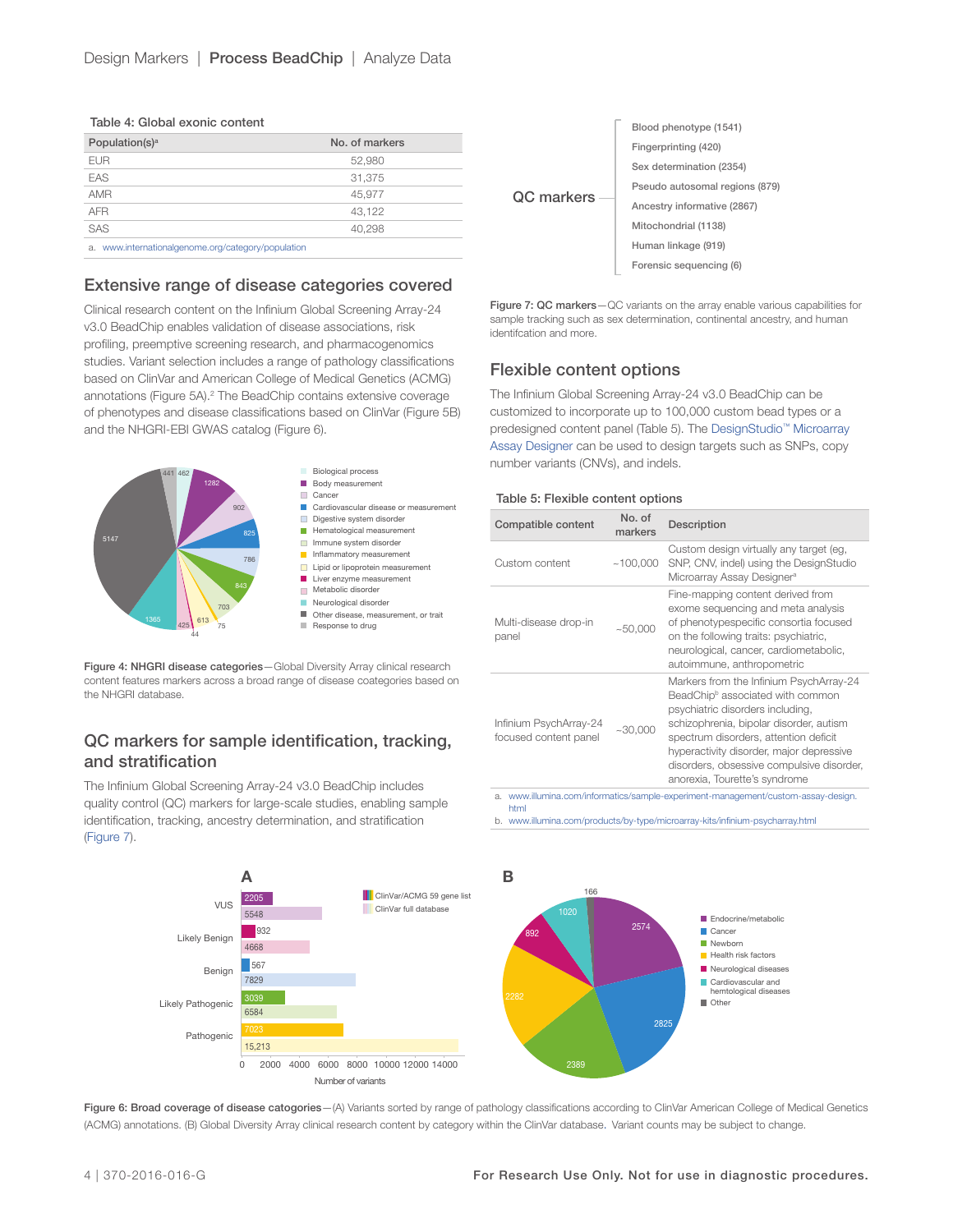## High-throughput workflow

The Infinium Global Screening Array-24 v3.0 BeadChip uses the highly scalable Infinium 24-sample Infinium HTS format, which enables laboratories to efficiently scale as needed. For flexible throughput processing, the Infinium HTS assay provides the capability to run hundreds to thousands of samples per week. The Infinium HTS assay provides a rapid, three-day workflow that allows users to gather and report data quickly (Figure 8). For labs interested in quickly scaling or increasing efficiency and operational excellence, the Illumina ArrayLab Consulting Service offers customized solutions.

## Robust and trusted, high-quality assay

The Infinium Global Screening Array-24 v3.0 BeadChip uses trusted Infinium assay chemistry to deliver the same high-quality, reproducible data (Table 6) that Illumina genotyping arrays have provided for over a decade. The Infinium product line provides high call rates and high reproducibility for numerous sample types including, saliva, blood, solid tumors, fresh frozen, and buccal swabs. It is compatible with the Infinium FFPE QC and DNA Restoration Kits, enabling genotyping of formalin-fixed, paraffinembedded (FFPE) samples. In addition, the high signal-to-noise ratio of the individual genotyping calls from the Infinium assay provides access to genome-wide copy CNV calling.

#### Table 6: Data performance and spacing

| Data performance | Value <sup>a</sup> |                           | Product specification <sup>b</sup> |
|------------------|--------------------|---------------------------|------------------------------------|
| Call rate        | 99.5%              | $>99.0\%$ avg             |                                    |
| Reproducibility  | 99.99%             | $>99.90\%$                |                                    |
| Log R deviation  | 0.15°              | $< 0.30$ avg <sup>d</sup> |                                    |
| Spacing          |                    |                           |                                    |
|                  | Mean               | Median                    | $90th\%$                           |
| Spacing (kb)     | 4.4                | 23                        | 10 7                               |

a. Values are derived from genotyping 1725 HapMap reference samples.

b. Excudes Y chromosome markers for female samples.

c. Based on results from GenTrain sample set.

d. Value expected for typical projects using standard Illumina protocols. Tumor samples and samples prepared by methods other than standard Illumina protocols are excluded.

## High imputation accuracy for global populations

High imputation accuracy provides increased power to support population-scale disease research and population-specific causal variant detection. Leveraging available whole-genome reference data from over 26 global populations in 1000G Phase 3,1 the genome-wide content on the Infinium Global Screening Array-24 v3.0 BeadChip has been selected to generate high imputation accuracy for low-frequency and common variants—minor allele frequencies (MAF) of > 1% (Table 7, Table 8).

#### Imputation calculation methodology

Imputation performance is measured by simulating Global Screening Array-24 v3.0 genotyped variants on 1000G samples (Table 7, Table 8). A random sample from all 26 1000G global populations were selected, stratified by super population, and tested against variants on the array. The remaining 1000G samples were treated as the reference (1000G data is already phased using BEAGLE). Minimac3 was used to perform imputation and imputation quality was measured using the correlation r<sup>2</sup> from the info file produced by minimac3.



Figure 8: The Infinium 24-sample format workflow—The Infinium HTS format provides a rapid three-day workflow with minimal hands-on time.

| Table 7: Imputation accuracy from 1000G at various MAF |  |  |
|--------------------------------------------------------|--|--|
| thresholds                                             |  |  |

|            | Imputation accuracy |                |          |  |
|------------|---------------------|----------------|----------|--|
| Population | MAF $\geq 5\%$      | MAF $\geq 1\%$ | MAF 1-5% |  |
| <b>AFR</b> | 0.86                | 0.84           | 0.80     |  |
| <b>AMR</b> | 0.90                | 0.83           | 0.70     |  |
| EAS        | 0.84                | 0.81           | 0.72     |  |
| <b>EUR</b> | 0.88                | 0.86           | 0.79     |  |
| SAS        | 0.91                | 0.87           | O 77     |  |

a. Compared against Phase 3, version 5 of the 1000G. www. [www.internationalgenome.](https://www.internationalgenome.org/) [org.](https://www.internationalgenome.org/) Accessed May 20. 2020. Imputed using minimac3.

b. [www.internationalgenome.org/category/population](https://www.internationalgenome.org/category/population)

#### Table 8: Number of markers imputed at  $r^2 \geq 0.80$  from 1000G<sup>a</sup>

|                         | No. of imputed markers |                |           |  |
|-------------------------|------------------------|----------------|-----------|--|
| Population <sup>b</sup> | MAF $\geq$ 5%          | MAF $\geq 1\%$ | MAF 1-5%  |  |
| <b>AFR</b>              | 7,186,582              | 12,181,676     | 4,995,094 |  |
| <b>AMR</b>              | 5,911,729              | 8,411,902      | 2,500,173 |  |
| EAS                     | 4.464.253              | 5.768.496      | 1.304.243 |  |
| <b>EUR</b>              | 5,512,064              | 7.542.581      | 2,030,517 |  |
| SAS                     | 6,005,008              | 8.179.336      | 2,174,328 |  |

a. Compared against Phase 3, version 5 of the 1000G. www. [www.internationalgenome.](https://www.internationalgenome.org/)

[org.](https://www.internationalgenome.org/) Accessed May 20. 2020. Imputed using minimac3.

b. [www.internationalgenome.org/category/population](https://www.internationalgenome.org/category/population)